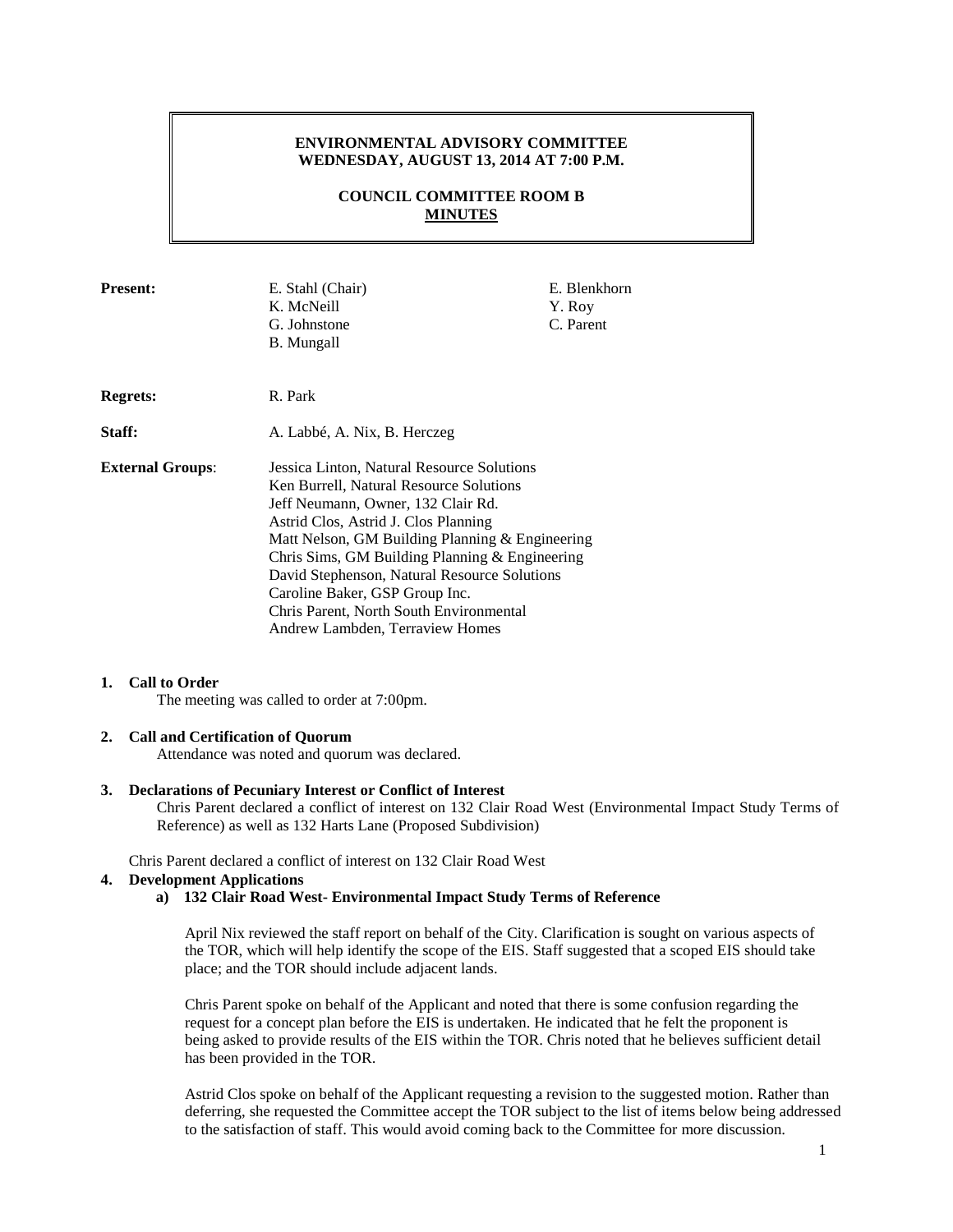Committee members had the following comments/concerns: There were no delegations.

Committee discussion was had:

Yvette Roy

The purpose of the TOR is to capture the necessary information that will go into the EIS and that all the required surveys are done. Without the species at risk pre-screening, the Committee cannot know if additional in depth studies are required so the question is whether the Committee is comfortable with further detail being sorted out with City staff or returning to Committee for their consideration. The Proponent needs to clarify if additional studies are needed before the EIS is done so additional surveys are not requested after submission.

## Erin Blenkhorn

- Indicated comfort without a concept plan given the EIS should indicate constraints and opportunities.

Kelsey McNeill

- Asked how far south the property extends.
- Clarification of the property boundary and the study areas needs to be addressed within the TOR.

Moved by Greg Johnstone and seconded by Kelsey McNeill

"That the Environmental Advisory Committee accepts the Terms of Reference for an Environmental Impact Study prepared by North South Environmental Inc. for 132 Clair Rd West as revised to include the following:

THAT a revised EIS TOR is resubmitted to the satisfaction of City staff, which;

- Includes a description of planned development, clarification of study area and a revised proposal which includes information regarding infrastructure and servicing for the development;
- Identifies all known natural heritage features and areas (e.g. Significant Landform) and includes available information (species records) for potential features;
- Includes a screening of existing and potential SWH and Habitat for Significant Species;
- Includes a program for field studies to assess for SWH and Habitat for Significant Species that includes detailed field methodologies based on the completed screening;
- Identifies whether a Tree Inventory is required as part of an EIS and includes details regarding the proposed Tree Inventory; and
- Includes a section to analyze and address all policy requirements,

THAT the final EIS TOR is circulated to the Environmental Advisory Committee for information,"

**Motion Carried** *1 member abstained*

## **b) 148-160 Delhi Street (Homewood) – Environmental Impact Study Terms of Reference**

Adèle Labbé reviewed the staff report which included:

- Specified the date of the application was in May of this year so the December 2012 Consolidated Official Plan is applicable to this application. There will also be regard for OPA 42.
- Along with the consent which is a Committee of Adjustment file the applicant is seeking variances on setbacks for the proposed severed parcel.
- There is some confusion with the purpose of the proposal, consents are typically accompanied by proposed building envelopes.
- There is a concurrent EIS being undertaken by the applicant in support of a site plan application made in 2013 and the TOR for both studies are very similar but tailored to each application. The site plan application for the EIS TOR has been reviewed by City Staff as well as GRCA and has been accepted.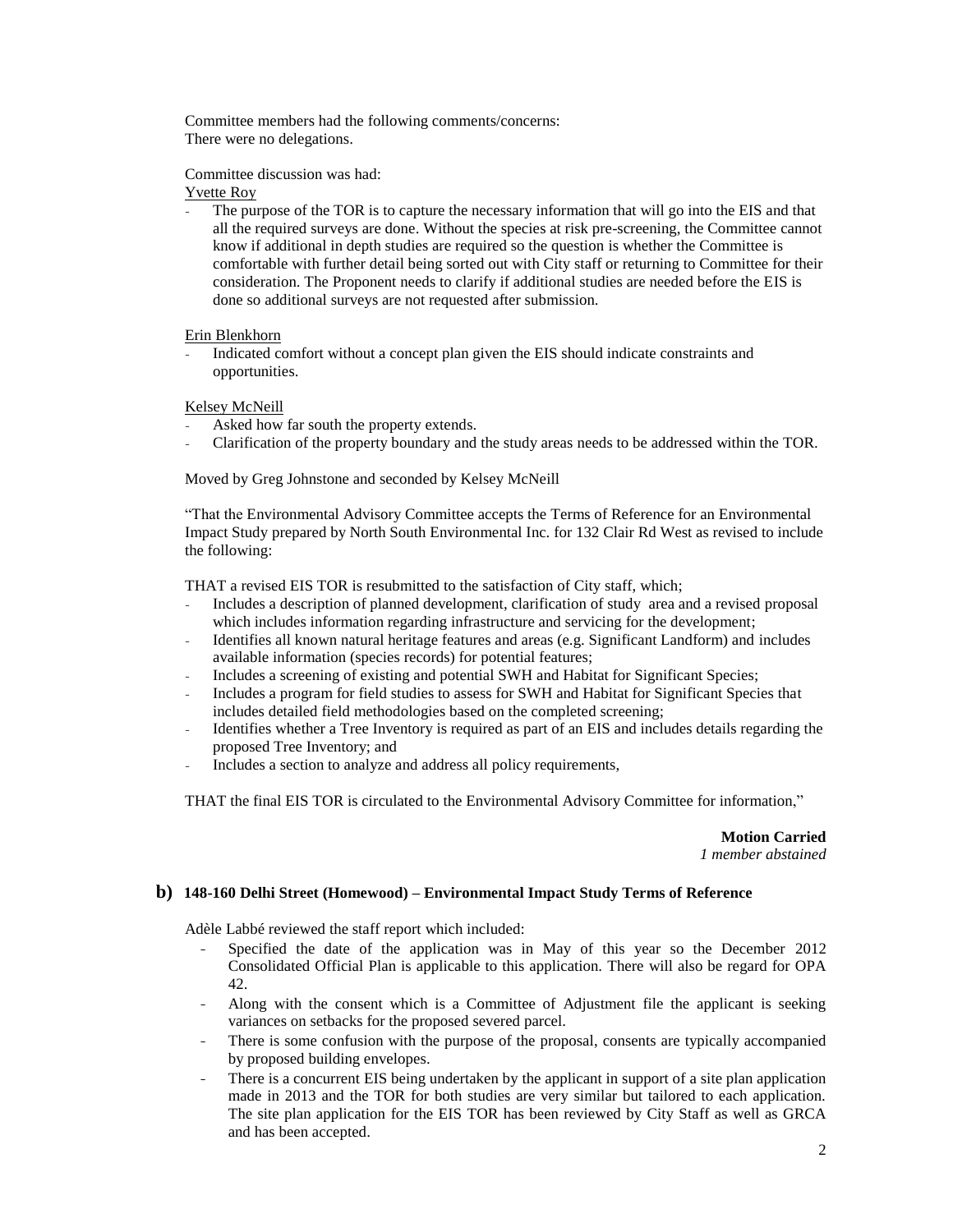- The property is regulated by the GRCA and the GRCA have also accepted the EIS TOR for the consent but note that features should be staked in the field and verified by staff.
- Indicated the need for potential future building envelopes to be identified in the EIS, which will help inform the impact analysis.
- Indicated that the proponent has put in a request for information from MNR, when the MNR responds there will be more information about species at risk. There is potential for Chimney Swift habitat within the vicinity of the site.
- Lastly if the consultant could clarify the time spent on snake habitat surveys and turtle nesting surveys that would help inform the TOR.

Committee members had the following comments/concerns:

## Kelsey McNeill

Needs clarification on where the land severance is located on the map (about 5.8 hectares).

## Yvette Roy

Asked for clarification about the ability to identify potential building envelopes City staff also noted that consideration should be given to fragmentation of the NHS when examining potential impacts of the severance.

Caroline Baker provided further information on behalf of the proponent including:

- Clarification that the owners are not severing to develop; there is an existing building on the severed piece that operates as conference and office space. It is unusual to severe a piece that will not be developed but if there is future development, a site plan application would need to be conducted which would potentially require a zone change.
- There isn't a planning purpose for this severance; but will allow for an additional mortgage to finance the addition being proposed through the Site Plan process.

## Jessica Walker from NRSI clarified:

- That there is no intent to remove any trees on site.
- That formalizing a public trail is a concern because of the sensitivity of the services provided at Homewood. The public does have access to the trails through Friends of Homewood, but Homewood requests that people register because there are concerns of safety for their patients as well as the public.

There were no delegations, but EAC did receive an email from H. Whitely and has reviewed it.

Moved by Yvette Roy and seconded by Bill Mungall

"THAT the Environmental Advisory Committee accept the Terms of Reference for an Environmental Impact Study prepared by NRSI Inc. for 148-160 Delhi Street subject to the following revision:

### THAT EIS TOR be revised to:

- Recognize that all healthy, non-invasive trees are to be considered in compensation plans;
- Consider potential environmental impacts that may result from the services of future buildings;
- Recognize existing and potential SWH;
- Provide details regarding snake habitat and turtle nesting survey methodologies;
- Information regarding adjacent parcel properties and how they will relate to each other (i.e. intensification and cumulative impacts); and
- Review the Grand River Assessment Report to review ground water vulnerability of the area."

**Motion Carried** *-Unanimous*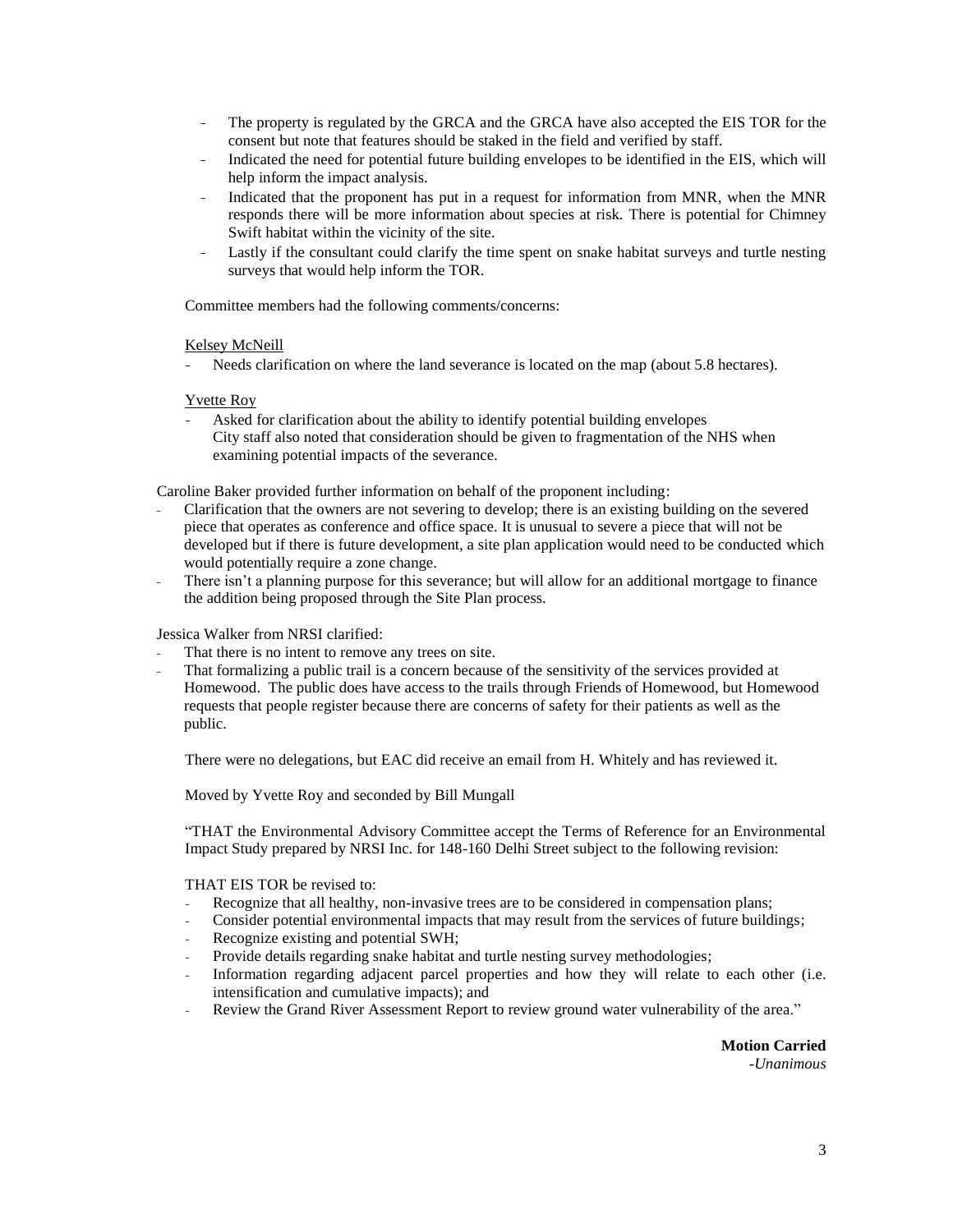Chris Parent declared a conflict of interest on 132 Harts Lane

## **c) 132 Harts Lane- Proposed Subdivision**

There was a conflict of interest and a member of Committee left the table.

Adèle Labbé presented the staff report.

Staff comments included:

- Vascular plants that are within the wetland were not identified in the report (i.e. Torrey's Rush which is rare in Wellington Country) and staff would like to see the rare species mapped.
- There are a high number of trees reported to be in poor condition, and discussions is on-going between staff and the consultant concerning this.
- Barn Swallow structures are proposed to be moved to the buffer area, staff are uncertain if this would affect the ownership (public agency or not) therefore, staff would like the maintenance and monitoring requirements described in more detail.
- The deer movement corridors, areas fragmented by roads are not typically wildlife corridors but the report should be more practical and take into consideration what might be significant in the city.
- There needs to be more discussion about the shallow ground water function of the wetlands; specifically with respect to any proposed changes and how it may affect wetland functions.
- With respect to buffers, distance separation, encroachment and noise, were not explicitly addressed in the EIS.
- Environmental Planning staff would prefer Option 1 for Harts Lane, to be a multi-use trail, however the city will need have more of a dialog about that in the future with various departments.
- Staff strongly encouraged that storm water management be relocated outside the 30m buffer to provide the wetland with better protection. The report should also have a section regarding low impact development corridors.

The proponent provided some information including:

- Proposed changes to the water balance are miniscule and it is driven by the regional water table;
- The wetland area was once groundwater driven and is now driven by surface water;
- The hydrogeologist reviewed the geology and hydrogeology of the area and described that the soils have a 2-3 m layer of sandy silt till consisting of sand, silt, clay and gravel which is underlaid by a hard pan of clay silt till.
- Clarified that the soils have low hydraulic conductivity and that the intersection of shallow groundwater occurs at the base of the slope;
- Also indicated that the team is getting more information as they have installed another piezometer at the area identified by staff where there is potential seepage.
- Indicated that the staff comments can be addressed;
- Indicated there is a sedge meadow area which was pointed out by City staff.

The proponent's team requested that the Committee delete the reference to Harts Lane from within the motion and specified that the GRCA also supported Option 1. It was also requested that EAC have the responses provided in an Addendum to the EIS. As well, they requested that Committee accept the EIS and indicated the comments could be addressed with staff.

Committee members had the following comments/concerns:

### Erin Blenkhorn

- Inquired on whether any discussion had occurred with respect to relieving the damming effect of Harts Lane through provision of more culverts.

## Kelsey McNeill

Would like the proponent to consider data loggers to record water levels. There are seasonal fluctuations and a baseline study needs to be conducted for measurable results. The data would be beneficial for baseline information to monitor change.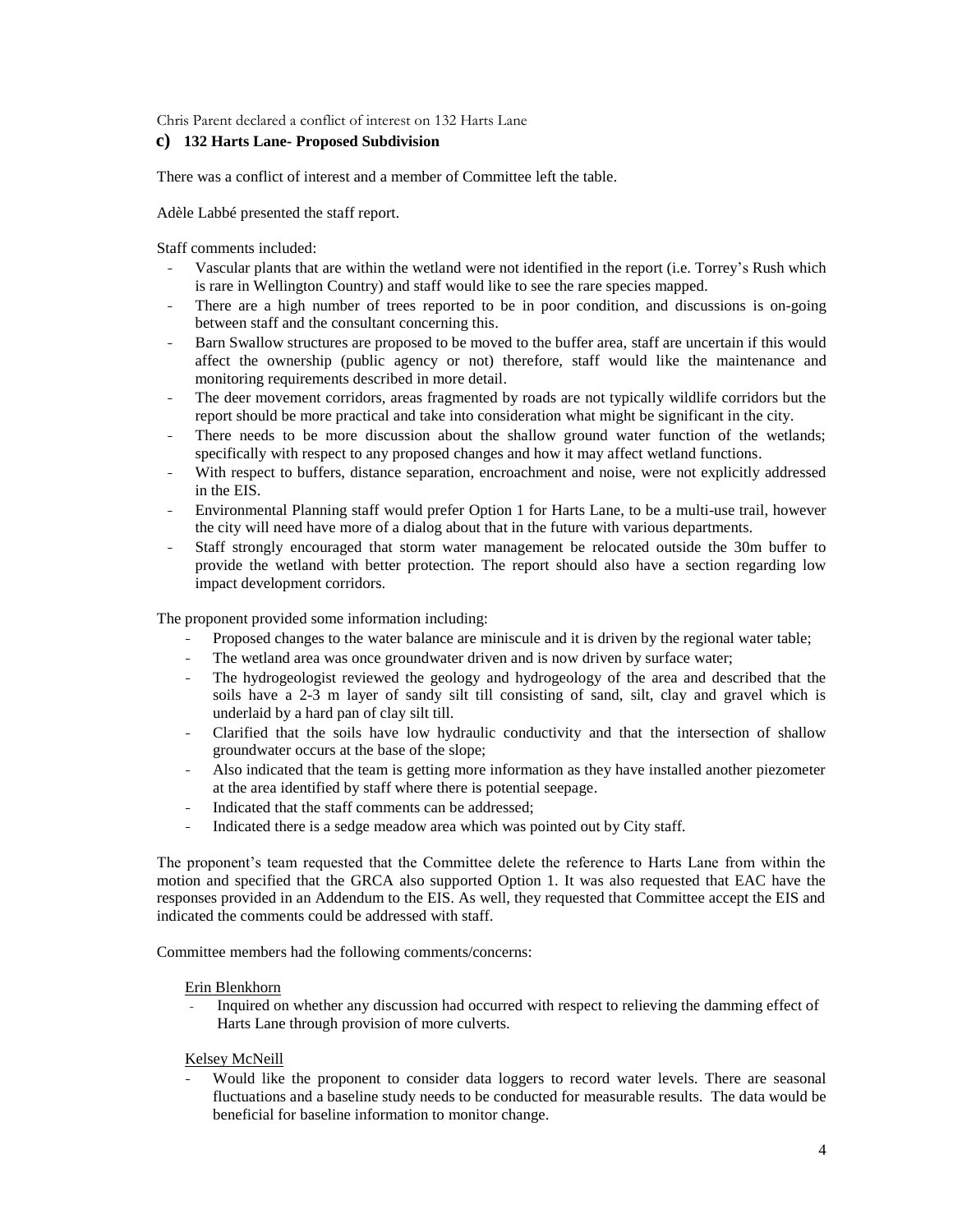- Indicated that although the summer flora was said to be complete, it is lacking at least a handful of species that are reasonably easy to identify.
- Monitoring plot locations need to be clarified; monitoring wildlife crossings and how they are affected as well.
- Fencing is another important aspect at this location.

#### Yvette Roy

- Are there any other examples of Barn Swallows successfully using buffers for nesting habitat? Would a 30m buffer create a forging habitat? The Proponent responded that the province is monitoring the success of these types of swallows within buffers and there are various construction techniques. The wetland area on this site does provide an excellent habitat for barn swallows.
- Would like to see the section on the buffer expanded upon to include habitat requirements and impacts to the surrounding environment, water quality and slopes as it relates to the final buffer width.

## Bill Mungell

- Asked if Harts Lane will be used for access during construction. Specified that this should be included in the EIS.

#### Greg Johnstone

There are issues with the spreadsheet concerning the tree inventory. There is an error with tree removal as well as the total number of trees present. This information is located on page four of the tree inventory.

#### Moved by Bill Mungall and seconded by Greg Johnstone

"That the Environmental Advisory Committee defer the Environmental Impact Study to support a proposed development at 132 Hart's Lane prepared by Natural Resource Solutions Inc., until such time that the further information is available as it relates to Harts Lane as well as until further information is provided in the EIS as it relates to :

- 1. Seeps and shallow groundwater functions (i.e., using data loggers to collect additional consistent baseline data).
- 2. Comprehensive vascular plants inventory (particularly summer flora) as per the TOR
- 3. Barn Swallow constructed habitat;
- 4. Bat species-at-risk;
- 5. Deer movement corridors;
- 6. Significant Wildlife Habitat (mapping);
- 7. Natural Hazards (floodplain) mapping;
- 8. Tree Inventory, Preservation and Compensation Plan;
- 9. Wetland water balance/SWM potential impacts and mitigation plans; and
- 10. Buffer analysis as it relates to encroachment, noise, Barn swallow habitat, water quality, fencing, impacts of slope to the function of the buffer.
- 11. Assessment of potential impacts (i.e., salt) to wetland from runoff and infiltration to stormwater ponds,
- 12. Information on access for construction equipment to the site.
- 13. A discussion of the alternatives that could enhance conveyance under Harts Lane (i.e., reducing damming effects).
- 14. Additional discussion within the pre-and post-construction monitoring plan.

THAT EAC supports option 1 for the Harts Lane road alignment options; and THAT the additional requested information be provided in an Addendum to this report."

> **Motion carried** *- 1 abstained*